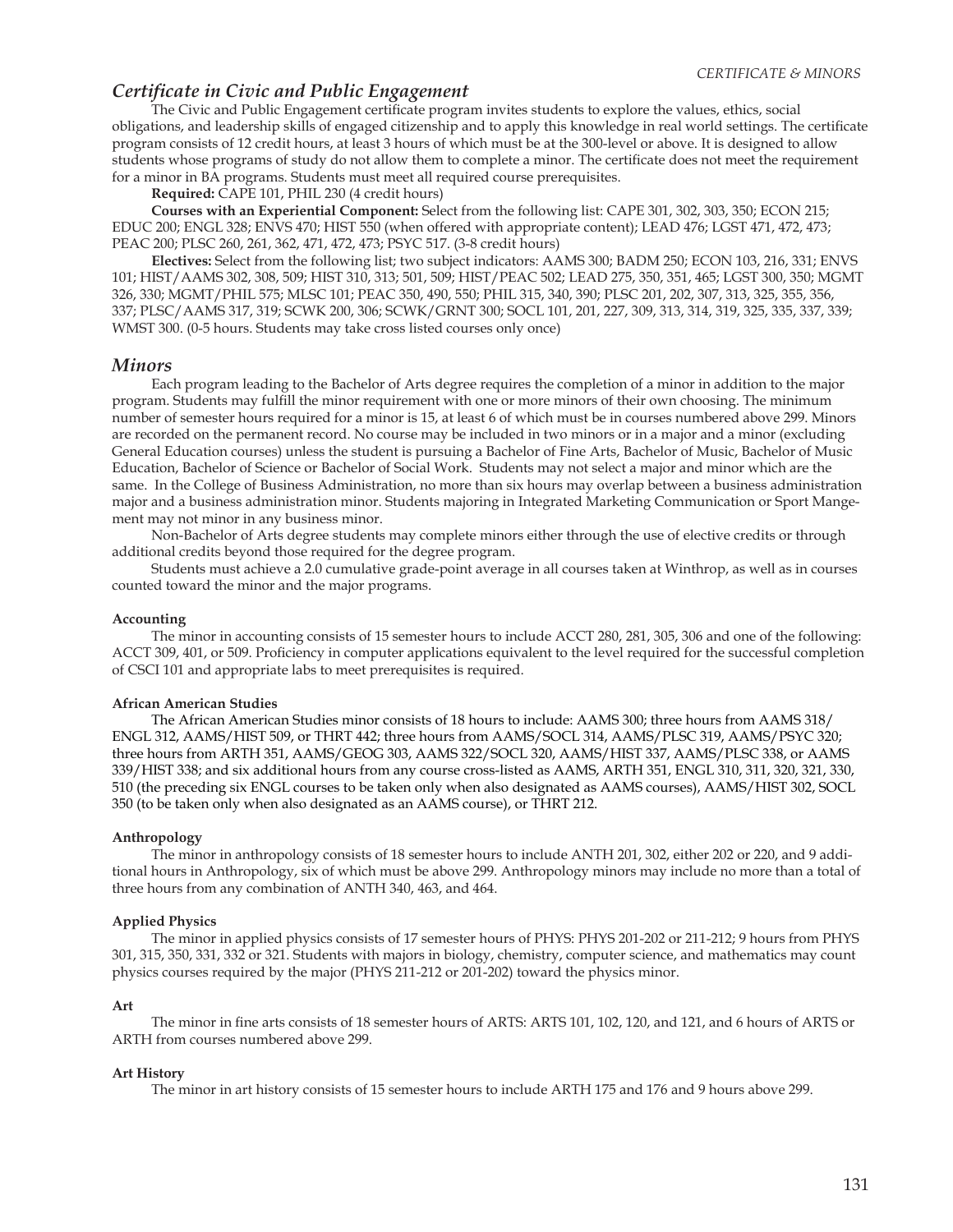# **Art-Photography**

 The minor in Photography conists of 18 semester hours of ARTS including ARTS 101, 281, 205, 364, 365, and 472 or 474.

# **Arts Management**

 The minor in Arts Management consists of ACCT 280, ARTM 398, and 12 credits of electives from the following: ENTR 373, MGMT 321, 355, 475, MKTG 380, MCOM 241, 341, 370, PLSC 323, LEAD 275, and VPAS 115, 116 (only three credits from VPAS 115 & 116 may be taken). Students are encouraged to complete select MATH 151, CSCI 101B, D, and P, and ECON 103 to complete General Education requirements. Six hours in courses numbered above 299 are required.

# **Biology**

 The minor in biology consists of 18 semester hours of BIOL to include at least 6 hours in courses numbered above 299. Students may use either BIOL 150/151 or BIOL 203/204 but not both.

## **Business Administration**

 The minor in business administration consists of 18 hours of the following: BADM 180, ACCT 280\*, two of the following: MGMT 321, MKTG 380, FINC 311; two of the following, one of which must be above 299: ACCT 281, CSCI 207, ECON 215, ECON 216, HCMT 200, QMTH 205\* or any course above 299 in ACCT, BADM, ECON, ENTR, FINC, HCMT, MGMT, or MKTG. Proficiency in computer applications equivalent to the level required for the successful completion of CSCI 101, 101B and appropriate labs to meet prerequisites is required. (\*MATH 105, 150, 151, or 201 is a pre-requisite.)

# **Civic and Public Engagement**

The Civic and Public Engagement minor program invites students to explore the values, ethics, social obligations, and leadership skills of engaged citizenship and to apply this knowledge in real world settings. The minor consists of 18 credit hours, six hours of which must be at the 300-level or above. Students must meet all required course prerequisites. CAPE 101, 400, and PHIL 230 are required.

*Courses with an Experiential Component.* Select 3 hours from the following: CAPE 301, 302, 303, 350; ECON 215; EDUC 200; ENGL 328; ENVS 470; HIST 550 (when offered with appropriate content); LEAD 476; LGST 471, 472, 473; PEAC 200; PLSC 260, 261, 362, 471, 472, 473; PSYC 517.

*Electives*. Select 9 hours from the following (must include two subject indicators): AAMS 300; BADM 250; ECON 103, 216, 331; ENVS 101; HIST/AAMS 302, 308, 509; HIST 310, 313; 501, 509; HIST/PEAC 502; LEAD 275, 350, 351, 465; LGST 300, 350; MGMT 326, 330; MGMT/PHIL 575; MLSC 101; PEAC 350, 490, 550; PHIL 315, 340, 390; PLSC 201, 202, 307, 313, 325, 355, 356, 337; PLSC/AAMS 317, 319; SCWK 200, 306; SCWK/GRNT 300; SOCL 101, 201, 227, 309, 313, 314, 319, 325, 335, 337, 339; WMST 300. (Students may take cross listed courses only once.)

# **Chemistry**

 The minor in chemistry consists of 18 semester hours of CHEM (excluding 104) to include at least 10 hours in courses numbered above 299. Chemistry courses required for other majors can also be counted for the chemistry minor. **Coaching**

 The minor in coaching consists of 17 hours which must include: ATRN 151, PESH 102, 201, 242, 393, PHED 401, and EXSC 465 or PHED 571. The remaining hours are to be selected from any courses not chosen to meet the above requirements and/or EXSC 208, PHED 382, 571, EXSC 384, 480, SPMA 525, and HLTH 501.

# **Community Based Learning**

 The Community-based Learning Minor is designed for students exploring learning theory or educational settings in a way that complements a degree program. This minor does not lead to teacher certification/ licensure. The Communitybased Learning Minor consists of at least 15 credits that must include EDUC 101 and EDUC 200, 6 credits of approved coursework above 299, and electives selected from the list of approved coursework. At least two designators\* beyond EDUC must be included in the electives. Electives included will support individuals exploring learning in non-traditional informal and formal settings and allow exploration of issues around schooling, families, and human development. *\*For the purpose of this minor, ARTA and VPAS are considered one designator; ARTE and ARTT are considered one designator; DANA, DCED, and DANT are considered one designator; THRA, THED, and THRT are considered one designator.*  Approved Electives: No more than 3 credits from ARTA 595, 596, and 597; ARTE 348, 528, 580; ARTT 298; no more than 3 credits from DANA 443 and 444; DCED 212, 342, 345; DANT 298; ECED 300; EDCI 210; EDUC 175, 220, EDUC/HIST 312; FACS 500; HLTH 300; MLED 300; MUST 298, 553; PETE 101; PLSC 260, 512; PSYC 206, 320, 409, 411, 510, 512; READ 290, 330; SCWK 200, 305, 306; SOCL 101 or 201; SOCL/WMST 305, SOCL/AAMS 314; SPED 281; THED 212, 342, 345; no more than 3 credits from THRA 370, 371, and 372; THRT 298; no more than 3 credits from VPAS 115 and 116; no more than 3 credits from VPAS 395 and 397.

# **Computer Science**

 The minor in computer science consists of 18 semester hours of CSCI: CSCI 207-208 and 271 and 7 additional hours of CSCI to include 6 hours in courses numbered above 299. CSCI 101 and 151 may not be used to fulfill the Computer Science minor.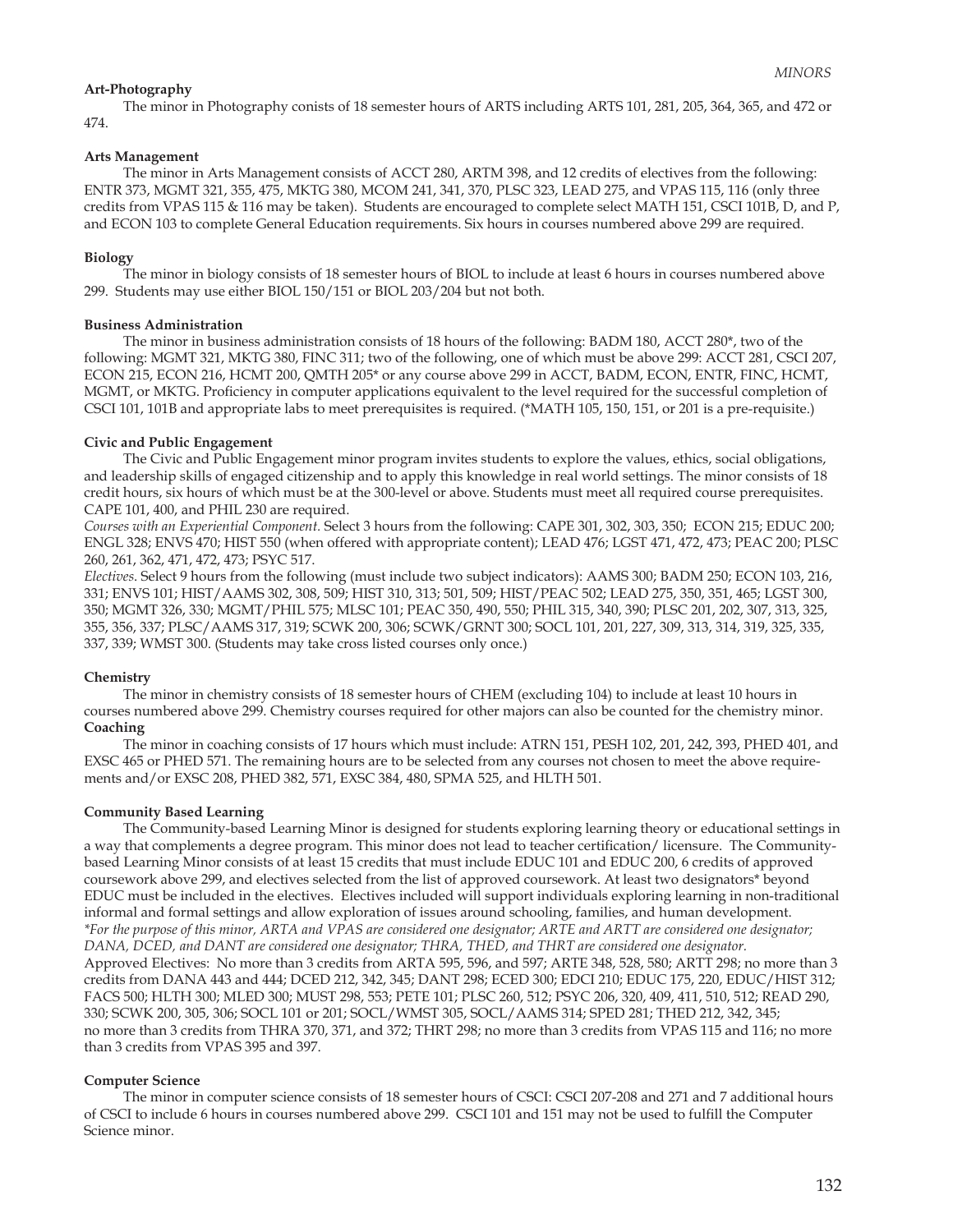### **Criminal Justice**

 The minor in criminal justice consists of 18 semester hours: SOCL 101 or 201, 227 and 325; 6 hours from SOCL 330, 335, 337, and 525; and three additional hours from ANTH 315, HLTH 501, PLSC 312, PSYC 213, SOCL 332, SOCL 463 and 464, and SOCL 507A and 507B.

#### **Dance**

 The dance minor is an 18-hour program: Technique - 3 credit hours in modern dance and 2 credit hours in ballet; DANT 200, DANT 298, DANA 251 or 252; 2 additional hours selected from DANA 443, DANA 444, or THRA 173; and 6 credit hours of DANT/DANA electives or THRT 115 or THRA 173. Six hours must be in courses numbered above 299.

#### **Digital Information Design**

 The minor in Digital Information Design consists of 19 semester hours: DIFD 141, VCOM 261, VCOM 262, DIFD 211, DIFD 321, and DIFD 322. Students with majors that require VCOM 261 and/or VCOM 262 may also count these courses toward the minor (unless the student is pursuing a Bachelor of Arts degree).

### **Economics**

 The minor in economics consists of 15 semester hours of ECON to include ECON 215 and 216, and 9 hours in courses numbered above 299.

### **Educational Studies**

 The Educational Studies Minor is designed for students preparing for the Masters of Arts in Teaching (MAT) program. It does not lead to teacher certification/licensure without significantly more coursework. This minor consists of a minimum of 16 credits. The courses included will, in part, help students prepare for the MAT admission requirements, allow for exploration of the dispositions needed for teaching in K-12 settings, provide field experience opportunities, and provide flexibility during the MAT terms.

*Required courses:* EDUC 101, EDUC 200\*, EDUC 220, EDCO 201\*, EDCO 202\*, READ 345\*\* + or READ 346\*\* +

*Choose one of the following based on intended certification area (1-3 hours):* 

**Art**: ARTE 528; **Dance**: DCED 342, DCED 345; **English**: ENGE390\*; **Math**: MAED548\*; **Social Studies**: SCST390\*; **World Languages**: MLAN390\*; **Science:** SCIE393\* ; **Theatre**: THED 342, 345

E*lectives, as needed to meet minor requirements (0-3 hours):* DCED 342, DCED 345, EDUC/HIST 312, EDUC 315, MLED 300, MLED 310\*\*, THED 342, THED 345, ARTE 348, ARTE 548, ENGE 519, BIOL 513, BIOL 515, CHEM 523, CHEM 524, CHEM 525, WRIT 350

*\*course requires a fi eld experience in a K-12 setting* 

*\*\*course requires full admission into Teacher Education*

*+ students in K-12 programs can select Reading in the Content Area for elementary or middle level/ high*

### **English**

 The minor in English consists of 18 semester hours of English to include: 6 hours selected from ENGL 203, 208, 211; 9 hours in ENGL courses (may include ENGE 519 and a maximum of 3 hours of ENGL 200); and 3 hours in ENGL courses numbered above 499. 6 hours must be above 299.

#### **Entrepreneurship**

 The minor in entrepreneurship consists of 15 semester hours from the following: ACCT 280\*, MKTG 380, ENTR 373, 473 and 579. Proficiency in computer applications equivalent to the level required for the successful completion of CSCI 101 and appropriate labs to meet prerequisites is required. Courses numbered above 299 must be taken after the student achieves junior status. (\*MATH 105,150,151, or 201 is a pre-requisite.)

#### **French**

The minor in French consists of 18 semester hours of FREN at the 200-level and above, at least 6 hours of which must be numbered above 299. FREN 201, 202, 250 are required courses. MLAN 330 and 530 may be used as electives. (Note: FREN 101 and 102 or the equivalent are prerequisites for all other FREN courses. These two courses may not be applied to the fulfillment of the requirements for the minor.)

### **General Science**

 The minor in general science consists of at least 18 semester hours of coursework selected from BIOL, CHEM, GEOL, or PHYS, to include PHYS 201-202 or 211-212. Courses included in a major may not be counted in the general science minor. At least 6 hours must be in courses numbered above 299.

### **Geography**

 The minor in geography consists of 15 semester hours of GEOG to include GEOG 101 and at least 6 hours in courses numbered above 299.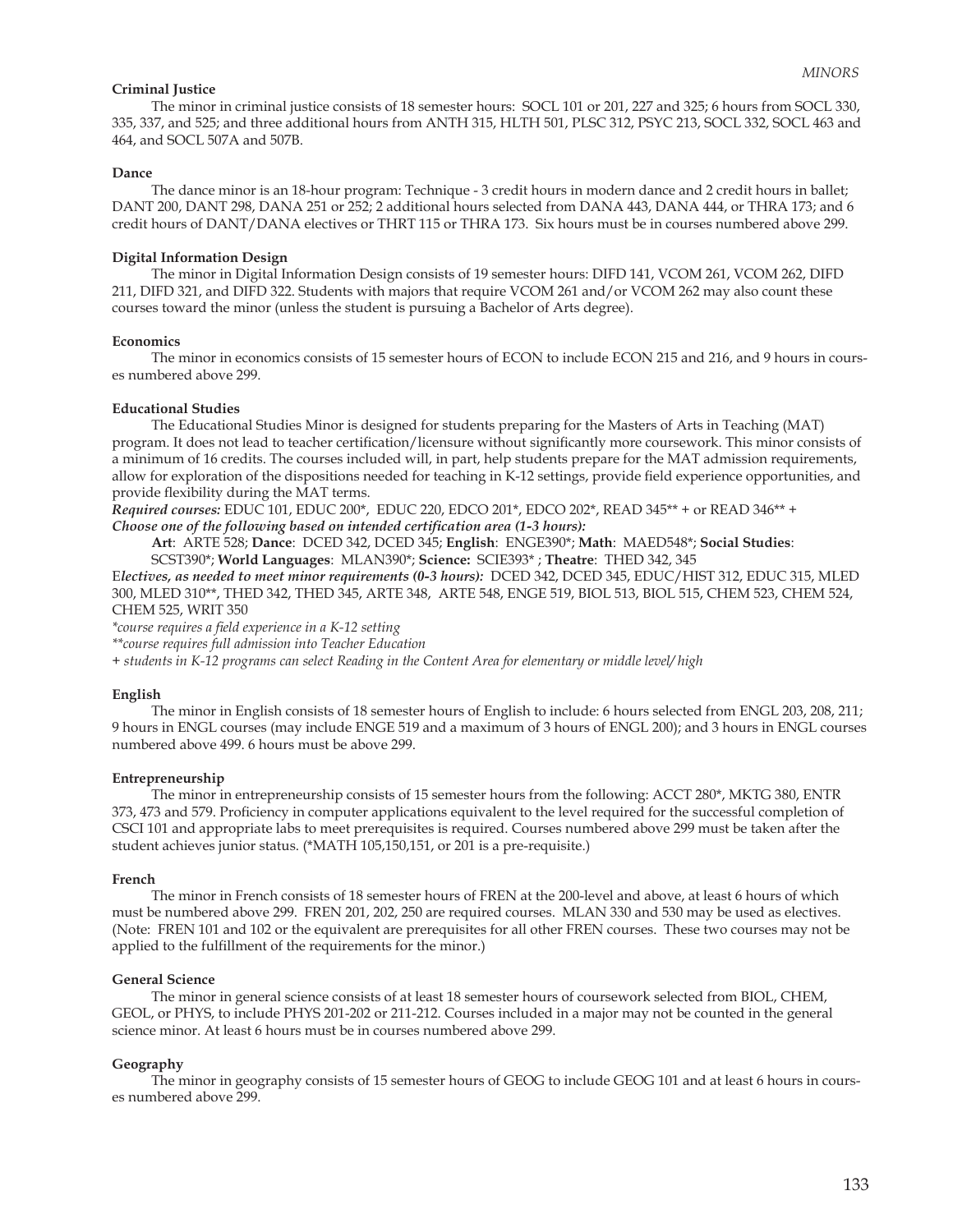## **Geology**

 The minor in geology consists of 18 semester hours in GEOL, including GEOL 110 and 113, and at least 6 hours in GEOL courses numbered above 299.

### **German**

The minor in German consists of 18 semester hours of GERM at the 200-level and above, at least 6 hours of which must be numbered above 299. GERM 201 and 202 are normally required courses. However, students with previous German study may begin the sequence at a more advanced level with proficiency testing or instructor's approval. GERM 101 and 102 may not be applied to the fulfillment of the minor, but these courses are required for students without previous German study.

### **Gerontology**

 The minor in gerontology consists of 15 semester hours. The required six hours are selected from the following courses: SCWK/GRNT 300 or SOCL/GRNT 504, and PSCY 517, or SOCL/GRNT 304. For six of the final nine credit hours, students choose one elective from each of two categories. The Direct Service Level Category options are SCWK 306, NUTR 221, HLTH 507, GRNT 440, PSCY 213, SCIE/GRNT 301, SCWK 521, and GRNT 550. The Administrative/Organizational Level Category options are HCMT 200, GRNT 440, HLTH 500, SOCL 339, PSYC 515, GRNT 550, and SCWK 531. For the final elective three credit hours, student may choose from either category.

### **Health**

 The minor in health consists of 19 semester hours to include 9 hours from HLTH 500, 501, 506 and 507; and 10 additional hours selected from HLTH 300, 303, 406, 434, 500, 501, 503, 506, 507, PESH 201, EXSC 101, 231, BIOL 150,151, 307, 308, NUTR 221, 231, 370, GRNT 300, or SOCL 304. ATRN 510 may be substituted for HLTH 501. (HLTH 303 and 434 have a prerequisite of admission to the Teacher Education program.)

#### **Health Care Management**

 The minor in health care management consists of 15 semester hours as follows: BADM 180, HCMT 200, 300, 302, and either 303 or 492.

#### **History**

 The minor in history consists of 18 semester hours in HIST: 6 hours from HIST 111, 112, 113; HIST 211 and 212, and at least 6 hours in courses numbered above 299.

#### **Human Development and Family Studies** *(formerly Family and Consumer Sciences)*

The minor in human deveopment and family studies consists of 19 credit hours to include HDFS 101, 350, 450, 501, and 502; and two courses from FACS 211, NUTR 221, PSYC 206, and SOCL 305.

#### **Human Nutrition**

 The minor in human nutrition consists of 15 semester hours of course work in human nutrition, approved by the Chair, Department of Human Nutrition, and CHEM 105, 106, 108 or equivalent courses.

#### **Human Resource Management**

The minor in human resource management consists of 15 semester hours of management courses to include: BADM 180, MGMT 321, 322, 323 and 325. BADM 180 is a pre-requisite for MGMT 322 and MGMT 322 is a prerequisite for MGMT 323.

### **Humanities**

 The minor in humanities consists of at least 18 semester hours of coursework from designators listed below with qualifications indicated within many designators. Three designators must be represented and at least 6 credit hours must be above 299. Courses counting toward the major(s) may not be counted toward the humanities minor except if the major is FREN, GERM, or SPAN. In these cases, students may count no more than 3 credit hours of appropriate coursework with the designator of their major within their minor. If any of the applicable courses are cross-listed under more than one designator, the course may count toward the minor under any of those designators. Courses in the minor include: AAMS 300, MDST 300, PEAC 200, WMST 300; ARTH courses except ARTH 340, 451, and 454; ARTT 298 & 395; THRT 210, 298, 312, 385, 386, and 442; DANT 298, 385, 386; MUST 298; FREN 301, 302, 401, 402; GERM 301, 401; SPAN 401, 402, 421, 422, 504, 506, 507, 521, 595; ENGL – all courses numbered 200 and above except 303 or 530; PHIL – all courses except 220, 225, and 370; any HIST ; any RELG.

#### **Internal Audit**

The minor in Internal Audit consists of 15 hours: ACCT 280, 281, 303, 520, and 525.

#### **International and Global Studies**

The minor in international and global studies requires 18 hours of internationally- and/or globally-themed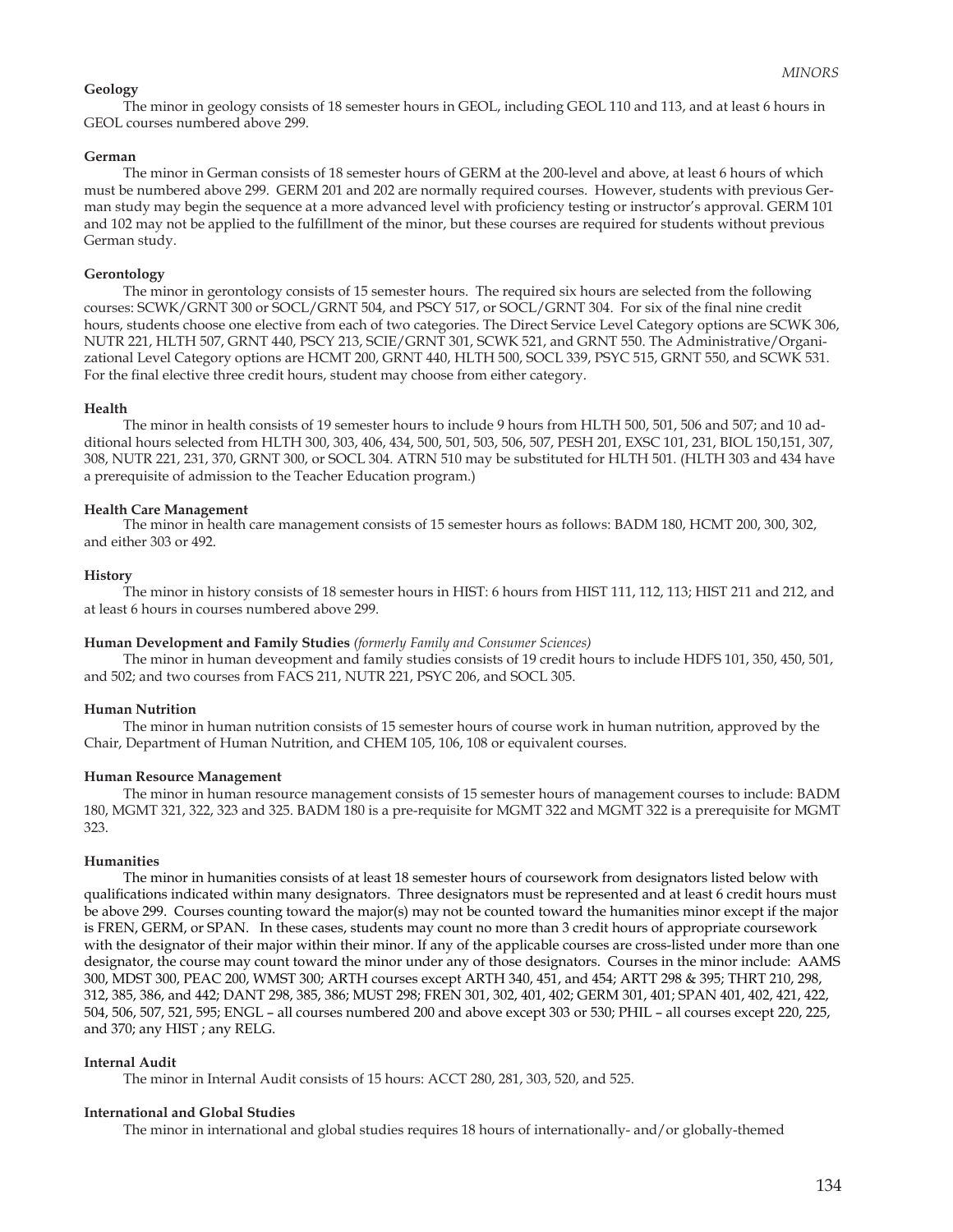coursework. To ensure that the minor is interdisciplinary, the 18 hours must include at least 3 designators. There may be no more than 6 hours of overlap between the INGS minor and the International Business option of the B.S. in Business Administration. At least 6 hours must be taken at Winthrop, and at least 6 hours must be above 299-level. Additional requirements include foreign language proficiency at the 102 level and the engagement with a foreign culture requirement. The engagement with a foreign culture requirement may be satisfied by study abroad, a travel course abroad, 6 hours foreign language study in the same language above 199-level, or a service learning course with service learning that is relevant to INGS. The list of courses counting towards this minor is too extensive to maintain in the catalog and is instead maintained on the International and Global Studies website at http://www.winthrop.edu/cas/international/. In addition, courses that can be shown to have significant international and/or global content but are not on this list may be approved for minor credit by the INGS Advisory Committee upon request through the Program Director. For additional information about this minor, see http://www.winthrop.edu/cas/international/.

# **Leadership Studies**

 The minor in leadership studies consists of 16 semester hours to include: LEAD 120 or 175, 275, 350 or 351, 465 (cross-listed with WRIT 465), 476, and 477. Students will use a feasibility study in LEAD 465 to plan a global service project that they will execute during LEAD 476, Practice in Global Leadership.

## **Legal Studies**

The minor in Legal Studies consists of 18 semester hours, 9 of which must be numbered above 299.

1. Two "Core Courses" are required: LGST 300 and either PHIL 220 or PHIL 371.

2. The remaining 12 semester hours, are selected by the student from a list of approved electives, and must represent at least 2 different course-designators. These include AAMS 315, 317, BADM 180, 250, ECON 103, HIST 212, 302, 310, LGST 350, 471, 472, 473, MCOM 310 or DIFD 415\*, MGMT 322, 524, PEAC 200, SPMA 520, 525, PHIL 370, PLSC 202, 305, 306, 310, 311, 312, 315, 317, 321, 325, 351, 352, 356, RELG 320, SCWK 321, SOCL 227, 305, 325, 332, 335, 337, and 525, SPMA 520, 525. (\* Credit for both DIFD 415 & MCOM 310 may not count towards fulfillment of the minor requirements.) 3. No more than 3 semester hours may derive from internship courses, including but not limited to LGST 471, 472, 473.

# **Marketing**

 The minor in Marketing consists of 15 hours to include: MKTG 380, MKTG 381, and three of the following: MKTG 385, 387, 483, 485, or 581. Taking MKTG 385 requires a prerequisite of QMTH 205\* and QMTH 210 or appropriate substitutes. In addition proficiency in computer applications equivalent to the level required for the successful completion of CSCI 101 and 101B and 101D. Courses numbered above 299 must be taken after the student achieves junior status. (\*MATH 105, 150, 151, or 301 is a pre-requisite.)

# **Mathematics**

 The minor in mathematics consists of 18 semester hours of MATH to include MATH 201, 202 (202 requires a co-requisite of MAED 200), MATH 300, and at least 7 additional semester hours in MATH courses numbered above 299.

# **Medieval Studies**

 The minor consists of 18 hours, 6 hours of which must be numbered above 299: MDST 300; 6 hrs from the following list: ARTH 342, 343, ENGL 512, HIST 542, PLSC 351, RELG 316; and 9 hrs of additional courses, including additional courses from the list above or from the following list: MDST 203, 305, 350, 510; ANTH 220, 322, ARTH 175, 342, 343, 453, ARTS 482 (when cross-listed with ARTH 453), DANT 385, ENGL 307, 507, 511, FREN 550, HIST 112, 346, 542, LATN 101, 102, 201, RELG 220, 313, 314; THRT 385. Topics courses in ARTH, ARTT, DANT, ENGL, FREN, GERM, HIST, MUST, PHIL, RELG, SPAN, THRT, and WMST, and MLAN 330 or MLAN 530 may be included if they address an appropriate topic.

### **Music**

 The minor in music consists of 20 semester hours of music courses (MUSA and MUST): MUST 111-112 and MUST 113-114 (111 and 113 are to be taken together; 112 and 114 together); MUST 305 and 306; 4 semesters of private instruction in one instrument; and 2 semesters of major ensemble credit (MUSA 151, 152, 156, 157 or 161). Music minors must demonstrate a proficiency in an instrument or voice. Potential music minors must schedule a meeting with the Chair of the Department of Music prior to declaring a minor in music.

# **Music Technology**

The minor in Music Technology consists of 16 hours of course work: MUTC 201, 202, 301, 302, and 401; and MUST 301. Potential candidates must demonstrate a basic knowledge of music reading by passing the Music Theory Placement Examination. If the examination is not passed, the student must enroll and pass MUST 101 (Basic Musicianship) and MUST 103 (Basic Aural Skills). MUST 298 is strongly recommended.

# **Outdoor Leadership**

 The minor in outdoor leadership consists of 15 semester hours to include OUTL 201, 301, 401, and either OUTL 351 or BIOL 303. In addition, outdoor leadership minors must choose from the following approved listing of elective courses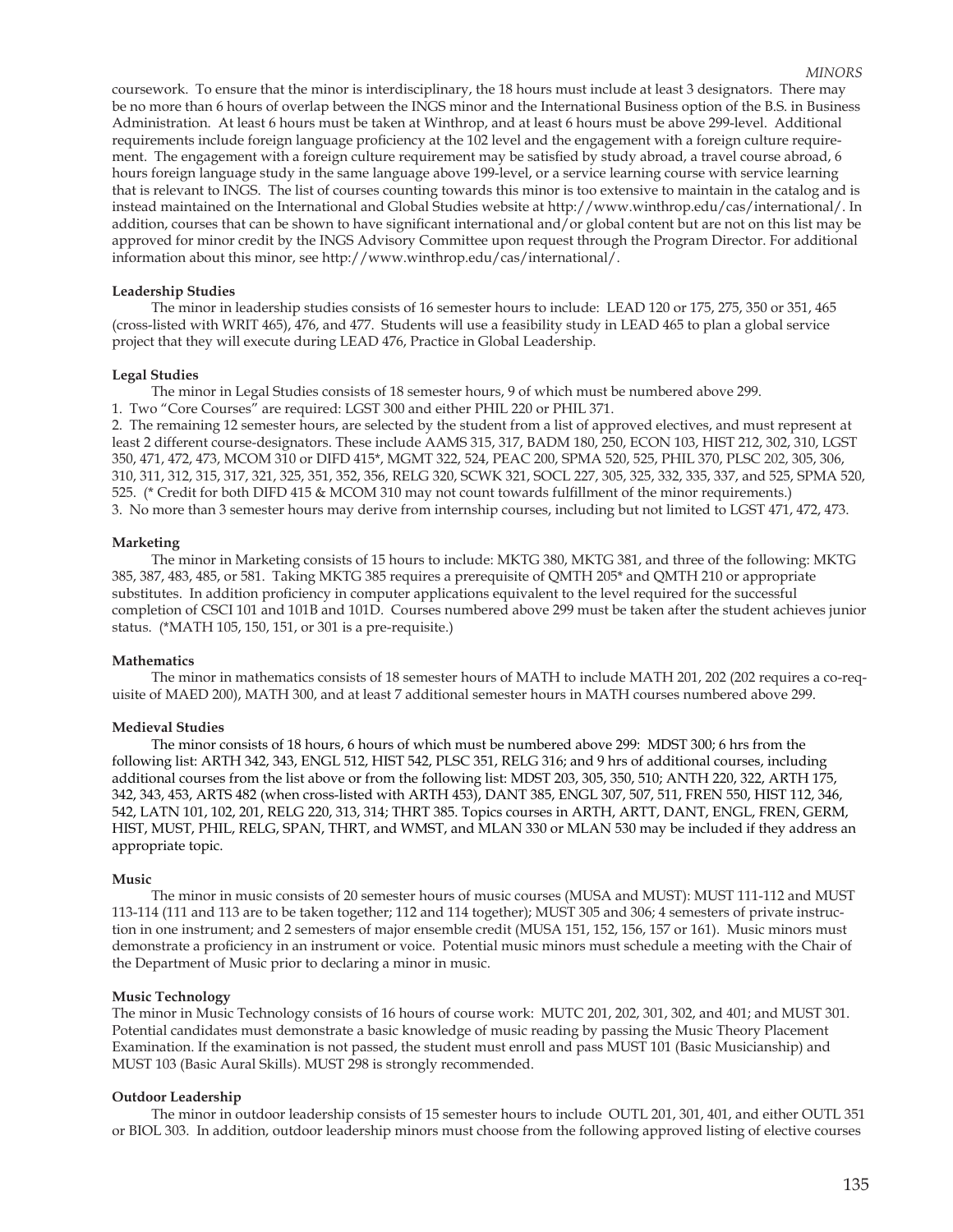to satisfy the remaining three or four credit hour requirement: PESH 124, PESH 125, PESH 128, PESH 152, PESH 165, PESH 166, PESH 168, PESH 170 and/or PESH 172. (A student who chooses to complete OUTL 351 will be required to complete four credits from the listed selective courses. A student who chooses to complete BIOL 303 will be required to complete three credits from the listed selective courses.)  *MINORS*

# Peace, Justice, and Conflict Resolution Studies

The minor in Peace, Justice, and Conflict Resolution Studies consists of 18 semester hours to include: PEAC 200; 3 hours of International Relations from ANTH 301; MCOM 302; PLSC 205, 207, 260, 504, 506, 508; 3 hours of Social Movements from AAMS /HIST 308, AAMS /HIST 509, HIST 302, 310, 501, HIST/PEAC 502; PLSC 312, 325, 337, 507; SOCL 310, 332; 9 hours of electives from AAMS/HIST 308, AAMS/HIST 509; AAMS/PLSC 551; ANTH 301; CMVS 201; MCOM 302; HIST 302, 310, 501, HIST/PEAC 502; PLSC 205, 207, 260, 325, 504, 512; PLSC/WMST 553; SOCL 101, 301, 310, 313, 332, 335, 515; PHIL 230, 315, 565; and PSYC 507, to include at least 6 hours above the 299 level. PEAC 350 and 550 can count in any of the above categories when the content is similar to courses in that particular sequence.

# **Philosophy**

 The minor in philosophy consists of 18 semester hours of PHIL to include PHIL 101, 220 or 225 or 371, and 12 additional hours of PHIL electives, 6 of which must be in courses numbered above 299.

## **Philosophy and Religion**

 The minor in philosophy and religion consists of 18 semester hours of PHIL and RELG, to include PHIL 101 or RELG 101, PHIL 220 or 225 or 371 or RELG 220; and 12 additional hours of PHIL or RELG electives, 6 of which must be in courses numbered above 299.

## **Photography (see Art-Photography)**

### **Political Science**

 The minor in political science consists of 18 semester hours of PLSC to include PLSC 201; 205 or 207; one of the following: PLSC 351, 352, 355, 356, 551, or 553; and 9 additional hours at least 3 of which are numbered above 299. PLSC 350 is recommended.

## **Professional Business**

The professional business minor provides a general introduction to business concepts and prepares a student to enter many graduate business programs (including the Winthrop MBA Program) upon undergraduate degree completion. (A student will be able to complete the Winthrop MBA Program in four semesters, including summers). It consists of 21-24 hours: ACCT 280\* and 281; ECON 215 and 216; FINC 311; MGMT 321; MKTG 380; and QMTH 205\*. (A statistics course from the major may substitute). Computer proficiency is required. A minimum grade of C- is required in *each course. \**MATH 105, 150, 151, or 201 is a prerequisite to ACCT 280 and QMTH 205.

# **Psychology**

 The minor in psychology consists of 18 semester hours of PSYC. Psychology minors must take PSYC 101 and at least 6 hours above 299.

# **Religion**

The minor in religion consists of 18 semester hours of RELG: RELG 101, 220, and 12 additional hours of RELG, 6 of which must be in courses numbered above 299.

### **Social Sciences**

 The minor in social sciences consists of at least 18 semester hours of courses in ANTH, ECON, GEOG, HIST, PLSC, PSYC, or SOCL to include at least 6 hours in courses numbered above 299. A student may not include in the social sciences minor any courses with the designator of the major or majors. To receive credit for the social sciences minor, students must also complete a course dealing with social sciences methodology (ANTH 341, 345; HIST 300, PLSC 350; PSYC 302; or SOCL 316). The methodology requirement may be satisfied through major requirements; however, 18 hours, excluding courses with the designator of the major, are required for the completion of the minor.

### **Social Welfare**

The minor in social welfare is primarily intended for students who plan to enter a related field or who are simply interested in the field of social work because of its significance to modern society. The minor is not a professional degree program. It consists of 15 semester hours of social work to include SCWK 200, 305, 306, 321, and 3 hours of social work electives. A minimum grade of C- is required in each course.

# **Sociology**

 The minor in sociology consists of 18 semester hours of SOCL: SOCL 101 or 201, and at least 15 additional hours in SOCL, six hours of which must be courses numbered above 299. Both SOCL 101 and 201 can be applied toward the minor requirements. Sociology minors are limited to a total of three hours credit in SOCL 463-464 or SOCL 340 towards the